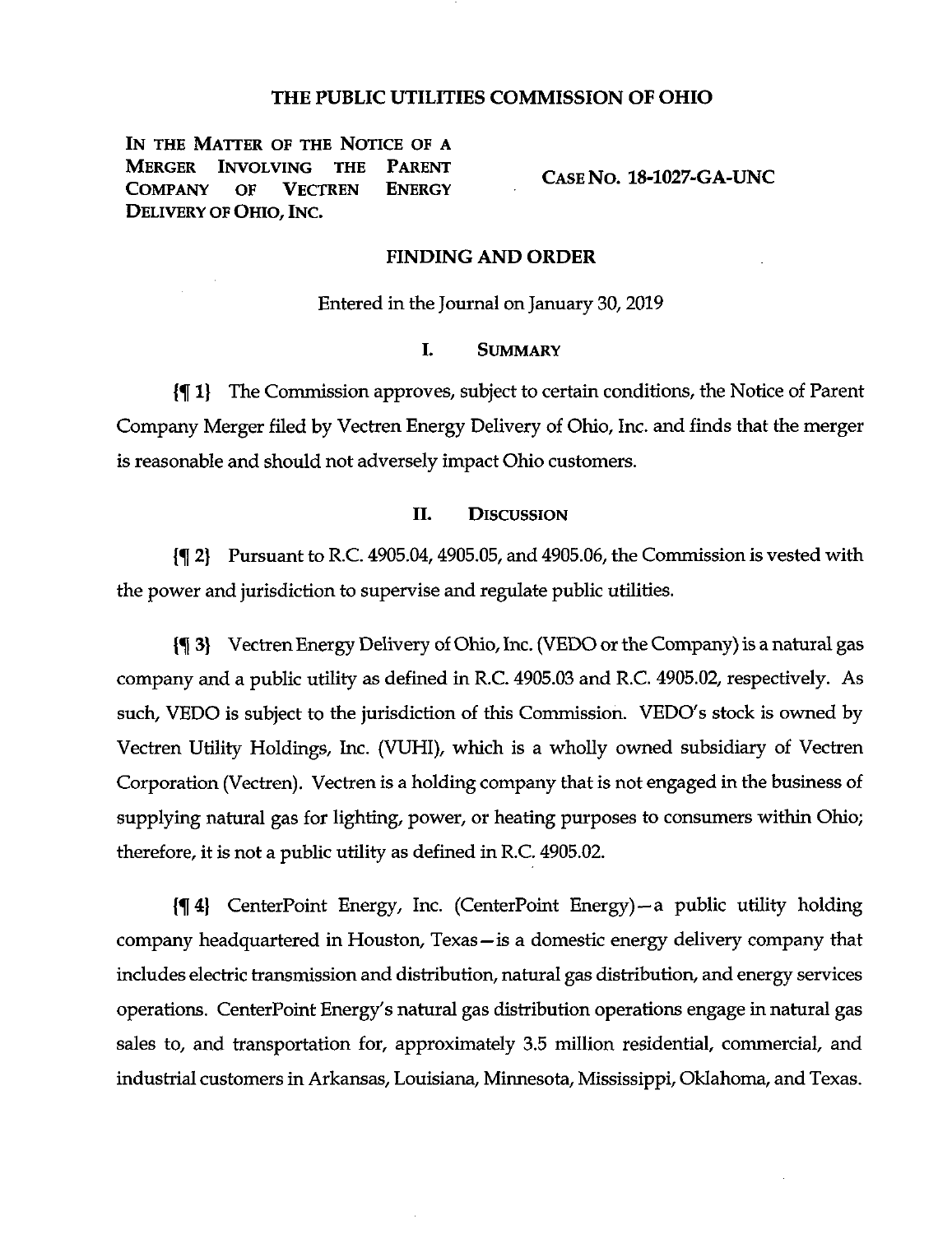1% 5) On June 15, 2018, VEDO filed a Notice of Parent Company Merger (Notice) regarding the execution of a merger agreement between Vectren and CenterPoint Energy. According to the Notice, Vectren and CenterPoint Energy entered into an Agreement and Plan of Merger (Merger Agreement) on April 21,2018, with the approval and authorization of the board of directors of each company. Under the Merger Agreement, upon closing of the merger, Vectren will continue to exist, but as a wholly owned subsidiary of CenterPoint Energy. Similarly, VEDO and its affiliates will continue to be subsidiaries of VUHI, which will remain as a subsidiary of Vectren. With the Notice, VEDO seeks a finding from the Commission that the merger will not adversely impact the Company's customers.

{f 6} On June 28, 2018, the City of Dayton (Dayton or the City) filed a motion to intervene. Dayton asserts that it is entitled to intervene under R.C. 4903.221 and Ohio Adm.Code 4901-1-11. The motion is unopposed.

{f 7} On October 5, 2018, the Federal Energy Regulatory Commission issued an order finding that the merger is consistent with the public interest.

{f 8} On January 17, 2019, Staff filed comments regarding the Company's Notice. Based on its review, and citing the lack of impact on the rates, terms or conditions of service to VEDO customers resulting from the merger. Staff does not believe the proposed merger is unreasonable. Staff does, however, temper its approval. Specifically, Staff recommends that approval of the merger be subject to the following conditions:

- VEDO should not seek recovery of any Transaction Costs from Ohio customers.
	- o Transaction Costs should include the costs incurred to structure, negotiate, and execute the transaction; professional services fees, including investment banker fees, counsel fees, audit fees, accounting fees, and the like; and direct internal labor and external services needed to evaluate the merger, negotiate its terms, obtain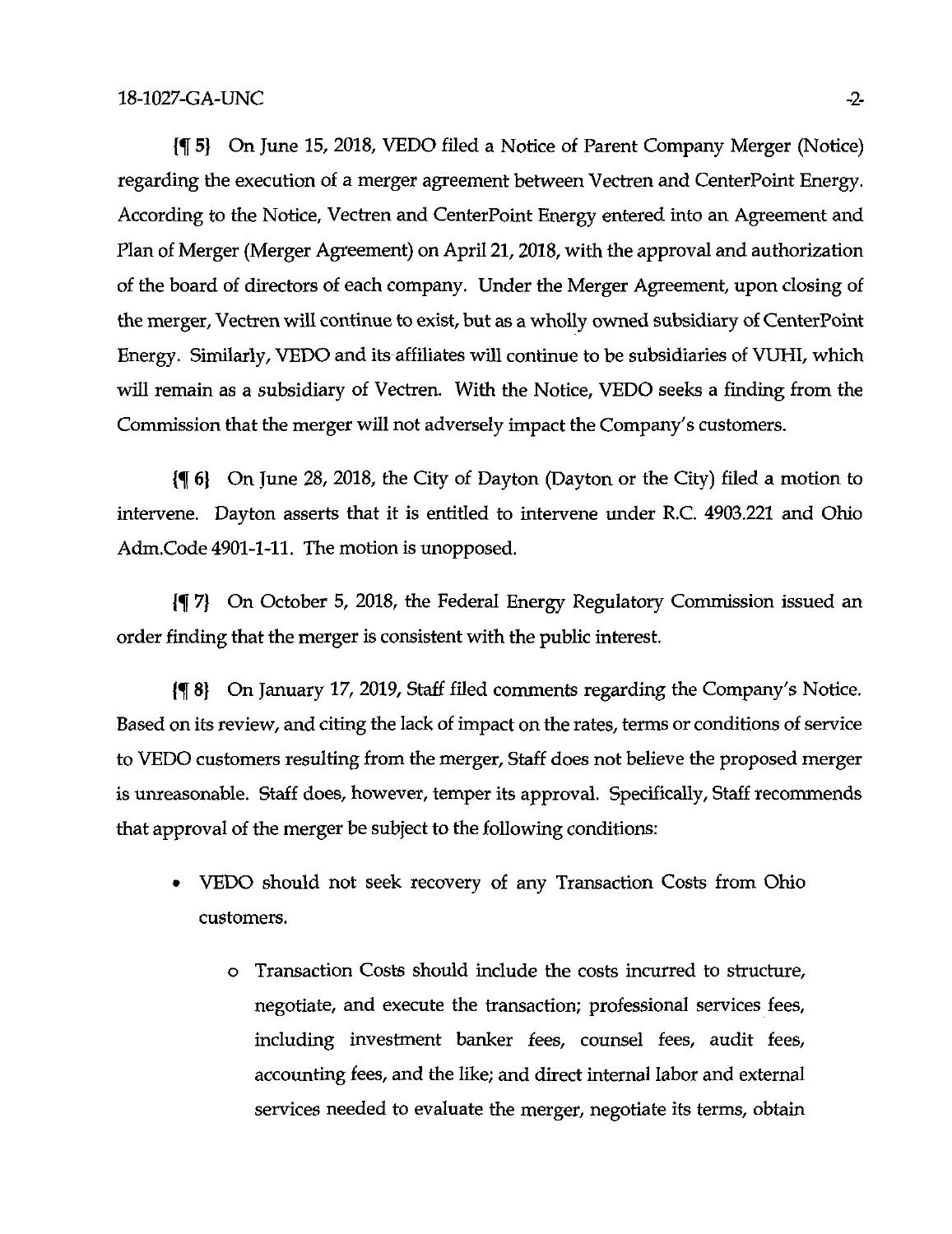regulatory approvals, obtain shareholder approvals, and execute transaction contracts.

- o In the next general rate case, VEDO should provide testimony and schedules, as necessary, to demonstrate that any Transaction Costs have been removed from the test period in that case.
- VEDO should provide testimony and schedules, as necessary, to identify any Transition Costs for which recovery is sought.
	- o Transition Costs should include costs that are related to or incurred as a result of the merger, such as costs to combine, integrate or align Vectren and CenterPoint following the merger. VEDO should also include in its requests for recovery how it determined what costs should be considered Transition Costs.
	- VEDO should demonstrate that the Transition Costs sought for recovery from Ohio customers do not exceed the benefits received or to be received by Ohio customers. VEDO should also demonstrate that the Transition Costs were reasonable, were prudently incurred, and were necessary.
	- o VEDO should provide testimony regarding its efforts to achieve net cost savings and demonstrate that any net cost savings achieved have been reflected in proposed rates.
- VEDO should continue to maintain its level of investment in its Ohio infrastructure and also continue the capital investment plans as outlined in its Distribution Replacement Rider.
- VEDO shareholders should make charitable contributions to the VEDO service territory in the amount of \$6.95 million over the next five years.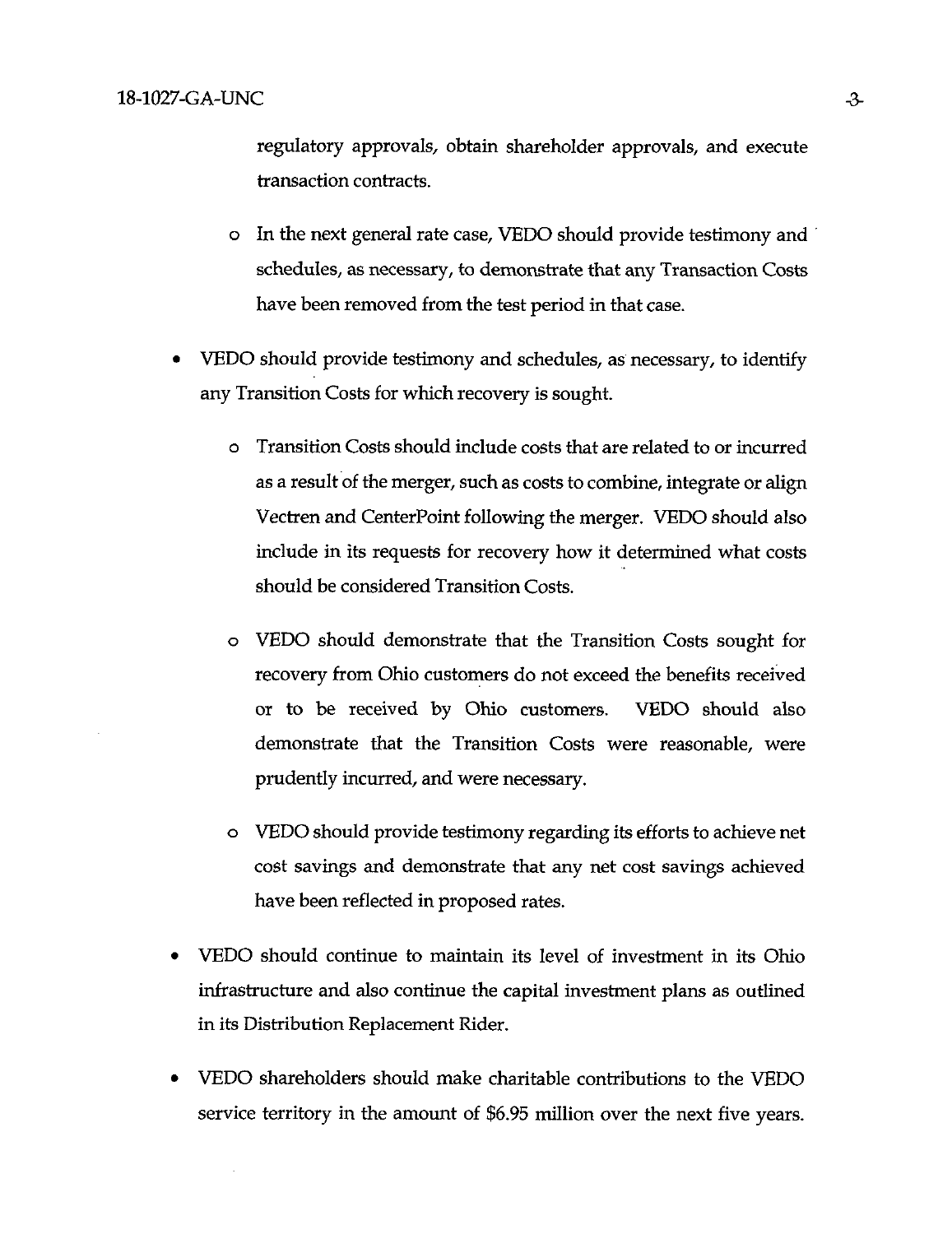Such commitment reflects a \$1.95 million increment to the annual \$1 million charitable contributions made to Ohio. Specifically, the additional \$1.95 million reflects a share of CenterPoint Energy's \$15 million overall charitable pledge to Vectren customers, which is based upon VEDO's contribution to Vectren's total net operating income.

- VEDO should notify the Commission of any material changes in current accounting practices.
- VEDO should meet with Staff every six months after the merger until it files its next rate case to update Staff on capital plans, financing, and the process of integrating Vectren into CenterPoint Energy.

Subject to the adoption of these conditions, Staff concludes that the merger will promote public convenience and result in the provision of adequate natural gas service by VEDO in Ohio.

{f 9} On January 18, 2019, VEDO filed reply comments. Therein, the Company indicates that it has reached a general consensus with Staff on several of the conditions reflected in Staff's comments, to which VEDO will adhere when it files its next base rate case. The Company does, however, object to Staff's proposed condition that VEDO demonstrate Transition Costs sought for recovery from Ohio customers do not exceed the benefits received by those customers (Cost/Benefit Condition).

10} VEDO asserts that the Cost/Benefit Condition raises a number of legal and practical concerns, as well as issues not ripe for Commission review at this time. The Company contends that the imposition of any standards under which costs related to or resulting from a merger may be recovered—outside of the Commission's existing ratemaking authority—exceeds the Commission's statutory powers. The Company further contends that applying the Cost/Benefit Condition would be problematic, as monetizing certain benefits resulting from the merger is not a straightforward endeavor. Finally, VEDO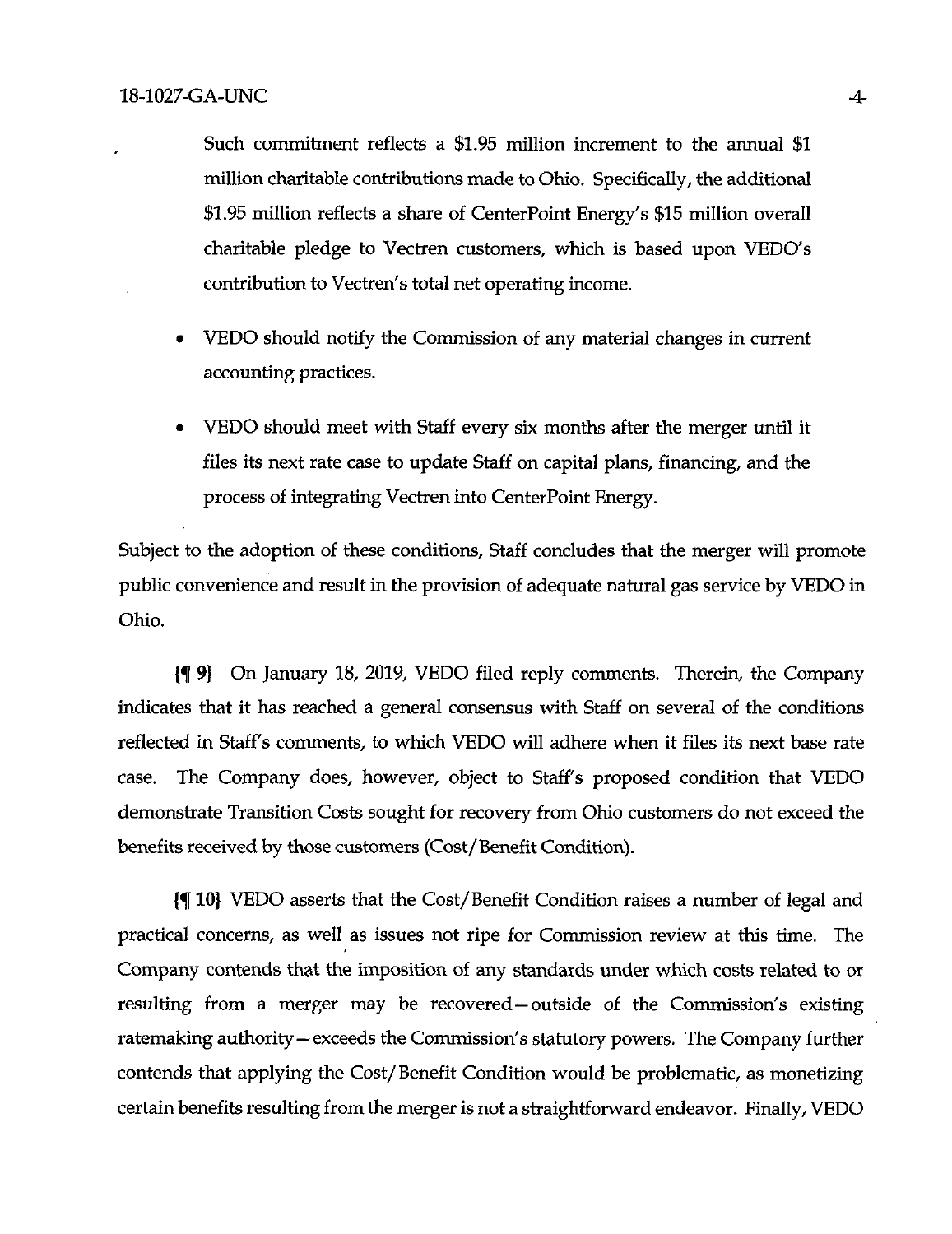argues that the Cost/Benefit Condition is simply outside the scope of the matter at hand the Notice—and is better addressed in a case in which the Company actually seeks to defer or recover costs.

11) The Cost/Benefit Condition aside, VEDO expresses general consensus with Staff's position. To that end, VEDO requests that the Commission conclude its investigation, disregard as unripe the Cost/Benefit Condition, determine that no hearing is necessary, and find that the merger is not expected to adversely impact the Company or its customers. Finally, VEDO requests that a final order concluding this matter be issued no later than January 31,2019.

 $\{\P\ 12\}$  On January 25, 2019, Dayton filed a letter to clarify its June 28, 2018 motion to intervene. In the letter, Dayton explains that it sought intervention in this matter to ensure that the merger does not impair or adversely affect the rates and charges paid by the City and its residents; to ensure that merger-related costs are not imposed on customers; and to ensure that the merger will promote public convenience and the provision of adequate natural gas service to Dayton and its residents. Dayton also expresses its satisfaction with the progress of this case in the period between its original motion and its clarifying letter. Dayton represents that it will not make any substantive response to the comments filed by Staff or VEDO. Upon consideration of the motion and clarifying letter, Dayton's request to intervene in this matter is reasonable and should be granted.

{f 13} As to the Notice, the Commission finds merit in both Staff's comments and VEDO's comments in reply. The Notice should be scrutinized with a broad lens that takes into consideration all of the issues raised in Staff's comments. Nevertheless, we agree that the Cost/Benefit Condition presents issues that are inherent to and better examined in the context of a base rate proceeding. As such, we will not condition our approval of the Notice or the merger it represents on the implementation of the Cost/Benefit Condition. Instead, the Commission directs Staff to look at the complex matters encompassed within the Cost/Benefit Condition and make recommendations regarding the same during VEDO's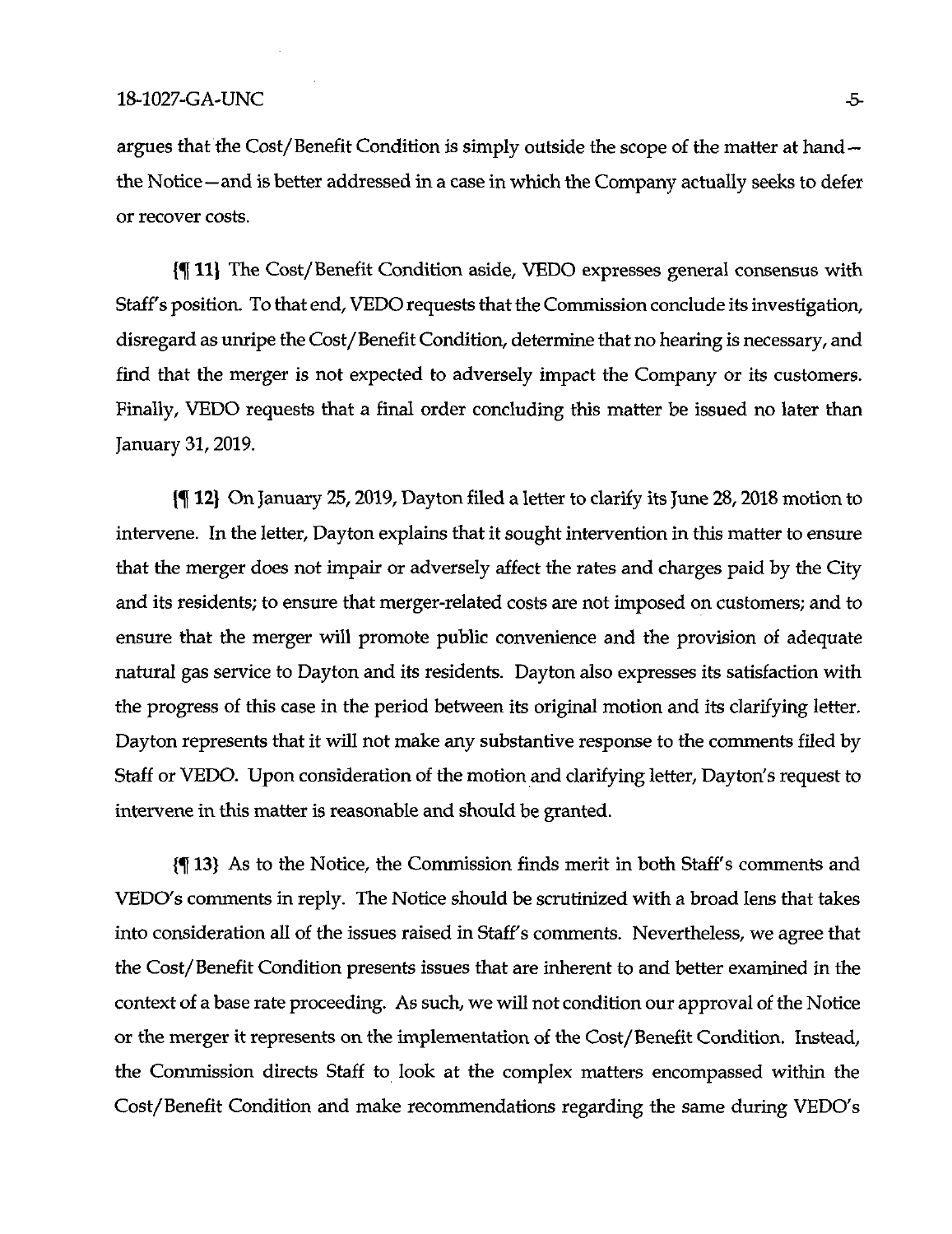next base rate proceeding.<sup>1</sup> Further, in undertaking that review, Staff should look at both the quantitative and qualitative benefits to VEDO's customers. Similarly, though not directly challenged in the reply comments, the Commission has concerns about conditioning, and declines to condition, our approval of the Notice upon required charitable contributions. To the extent VEDO's shareholders have made any pledge to the communities VEDO serves within Ohio, that pledge should be honored. Certainly, the Commission would not look unfavorably upon VEDO's shareholders surpassing existing philanthropic obligations. Charity, however, loses its purpose when forced.

14} Upon review of die Notice and filed comments, and in light of the general supervisory and regulatory powers granted by R.C. 4905.04, 4905.05, and 4905.06, the Commission approves the Notice filed by VEDO, subject to Staff's conditions except as discussed herein. In this, the Commission finds that the merger identified within the Notice is reasonable and should not adversely impact Ohio customers. Finally, the Commission finds that it is not necessary to hold a hearing in this matter.

### III. Order

 $\{\P 15\}$  It is, therefore,

16} ORDERED, That the Notice filed by VEDO be approved, subject to Staffs conditions except as discussed in Paragraph 13. It is, further,

{f 17} ORDERED, That Dayton's motion to intervene be granted. It is, further,

{f 18) ORDERED, That nothing in this Finding and Ordershall be binding upon this Commission in any future proceeding or investigation involving the justness or reasonableness of any rate, charge, rule, or regulation. It is, further.

 $\mathbf{1}$ In a Stipulation and Recommendation filed on January 4, 2019, in Case Nos. 18-298-GA-AIR, 18-299-GA-ALT, and 18-49-GA-ALT, VEDO committed to filing its next application to increase base rates such that the date certain is no later than December 31, 2024.